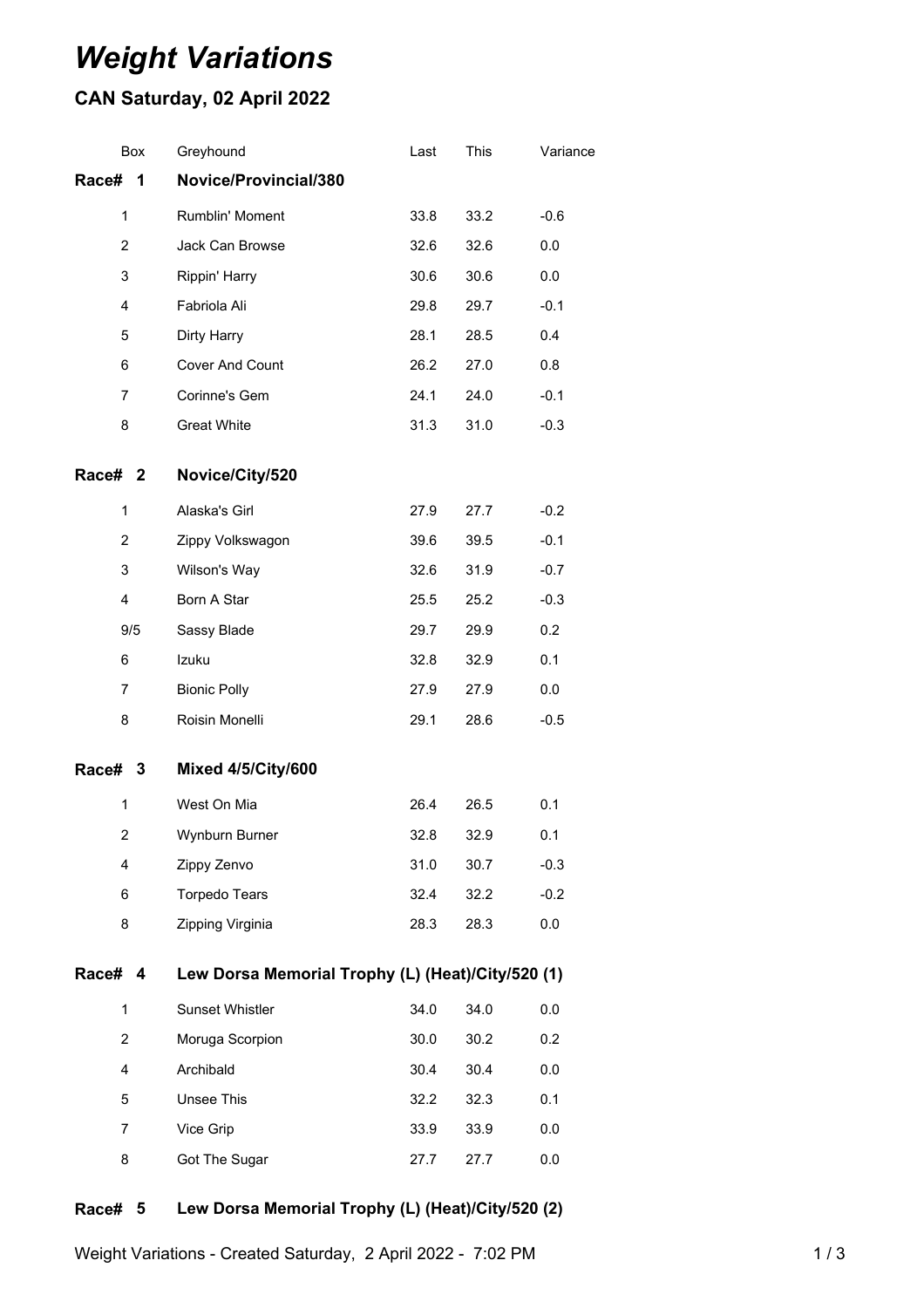## **CAN Saturday, 02 April 2022**

|                | Box  | Greyhound                  | Last | This | Variance |
|----------------|------|----------------------------|------|------|----------|
| $\mathbf{1}$   |      | Speed Bandit               | 25.0 | 24.9 | $-0.1$   |
| 2              |      | West On Radar              | 30.6 | 31.0 | 0.4      |
| 3              |      | <b>Tiger Town</b>          | 33.2 | 33.1 | $-0.1$   |
| 4              |      | Momentum                   | 32.7 | 32.5 | $-0.2$   |
| 7              |      | Kapito                     | 32.8 | 32.8 | 0.0      |
| 8              |      | Rostered Off               | 32.2 | 32.0 | $-0.2$   |
| Race# 6        |      | Free For All/City/715      |      |      |          |
| $\mathbf{1}$   |      | Danielle Keeping           | 30.3 | 30.3 | 0.0      |
| $\overline{2}$ |      | Pilbara                    | 31.2 | 31.3 | 0.1      |
| 4              |      | Zipping Ontario            | 35.2 | 34.9 | $-0.3$   |
| 5              |      | Sweet Mamma Mia            | 25.8 | 25.4 | $-0.4$   |
| 7              |      | We The People              | 28.5 | 28.5 | 0.0      |
| 8              |      | <b>Bedrock Fred</b>        | 29.8 | 29.5 | $-0.3$   |
| Race# 7        |      | Grade 5/City/520           |      |      |          |
| 1              |      | Got The Swagger            | 36.6 | 36.7 | 0.1      |
|                | 10/2 | Stargazer                  | 33.5 | 32.7 | $-0.8$   |
| 3              |      | Rippin' Sheen              | 31.7 | 31.4 | $-0.3$   |
| 4              |      | <b>Historic Time</b>       | 34.8 | 34.6 | $-0.2$   |
| 5              |      | Miss Bandit                | 23.9 | 23.8 | $-0.1$   |
| 6              |      | Makuru                     | 34.3 | 34.1 | $-0.2$   |
| 7              |      | Gangnam Monelli            | 35.6 | 35.6 | 0.0      |
| 8              |      | <b>Block Chain</b>         | 31.3 | 31.3 | 0.0      |
| Race# 8        |      | Grade 5/Provincial/380 (1) |      |      |          |
| 1              |      | Unit                       | 25.6 | 25.3 | $-0.3$   |
| $\overline{2}$ |      | Paige Keeping              | 26.4 | 26.4 | 0.0      |
| 3              |      | Jaxon's Journey            | 29.0 | 29.2 | 0.2      |
| 4              |      | Scared Lomar               | 30.8 | 30.4 | $-0.4$   |
| 5              |      | Hatari Storm               | 31.0 | 31.1 | 0.1      |
| 6              |      | Polly Gray                 | 26.0 | 25.7 | $-0.3$   |
| 7              |      | Production                 | 32.5 | 32.6 | 0.1      |
| 8              |      | Pennywise                  | 32.0 | 31.8 | $-0.2$   |
| Race# 9        |      | Grade 5/Provincial/380 (2) |      |      |          |
| $\mathbf{1}$   |      | <b>Global Trader</b>       | 32.9 | 32.4 | $-0.5$   |
| 9/2            |      | <b>Trending Zircon</b>     | 26.2 | 26.5 | 0.3      |
|                |      |                            |      |      |          |

Weight Variations - Created Saturday, 2 April 2022 - 7:02 PM 2 2 / 3